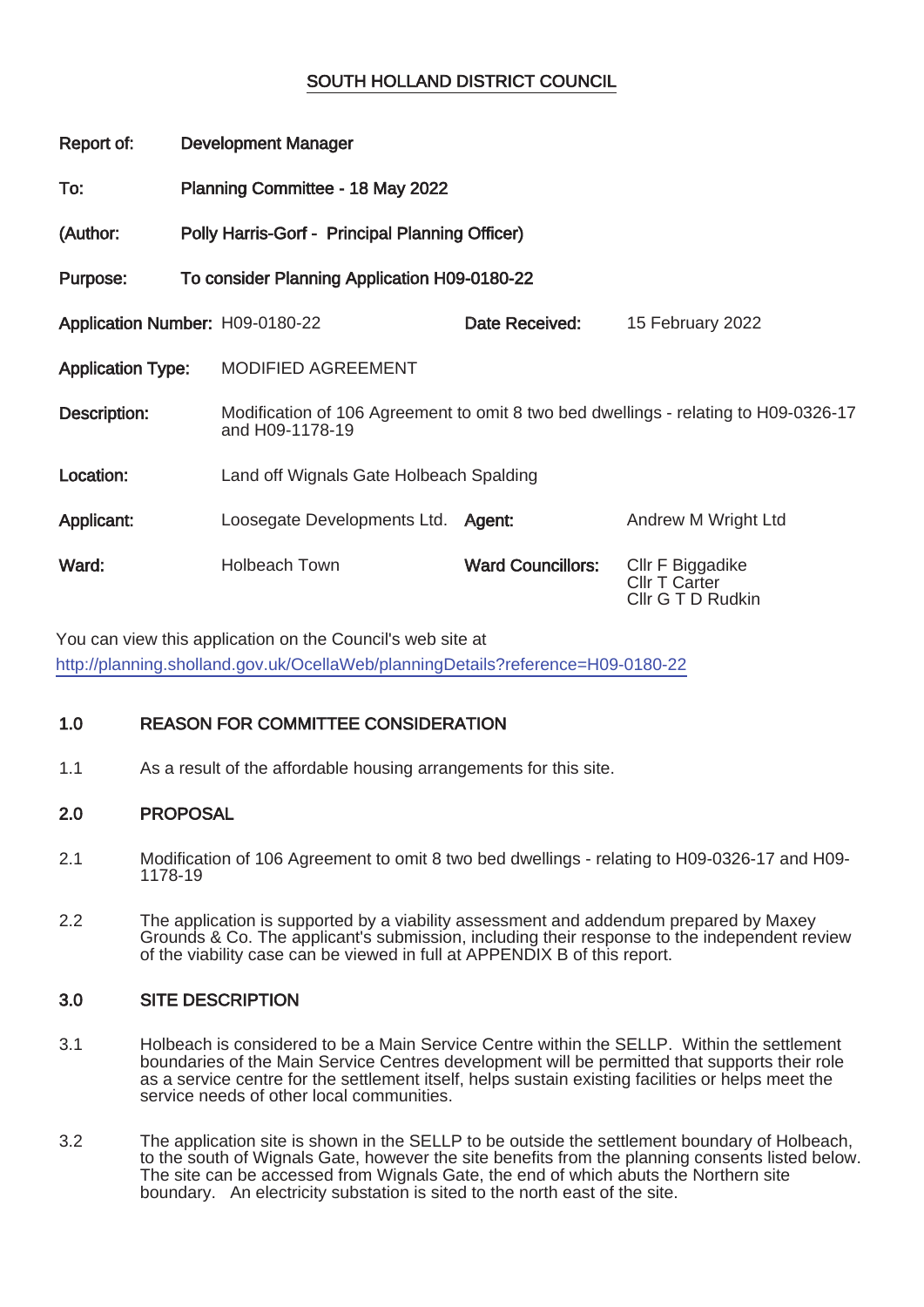3.3 Development on the site is well advanced.

# 4.0 RELEVANT PLANNING POLICIES

### 4.1 The Development Plan

#### South East Lincolnshire Local Plan, March 2019

If regard is to be had to the development plan for the purpose of any determination to be made under the Planning Acts, Section 38 (6) to the Town and Country Planning Act as amended by the 2004 Act states that the determination must be made in accordance with the plan unless material considerations indicate otherwise.

Policies:

- 1 Spatial Strategy
- 2 Development Management
- 3 Design of New Development
- 4 Approach to Flood Risk
- 5 Meeting Physical Infrastructure and Service Needs
- 6 Developer Contributions
- 10 Meeting Assessed Housing Requirements
- 11 Distribution of New Housing
- 12 Reserve Sites
- 18 Affordable Housing
- 28 The Natural Environment
- 31 Climate Change and Renewable and Low Carbon Energy
- 32 Community, Health and Well-being
- APPENDIX 6 Parking Standards

APPENDIX 8 Developer Contributions for Education Facilities

APPENDIX 9 Developer Contributions for Health Care Facilities

### National Guidance

National Planning Policy Framework (NPPF), 2021

Section 2 - Achieving sustainable development

- Section 4 Decision making
- Section 5 Delivering a sufficient supply of homes
- Section 8 Promoting healthy and safe communities
- Section 9 Promoting sustainable transport
- Section 11 Making effective use of land
- Section 12 Achieving well-designed places
- Section 14 Meeting the challenge of climate change, flooding and coastal change
- Section 15 Conserving and enhancing the natural environment
- Section 16 Conserving and enhancing the historic environment

Planning Practice Guidance (PPG)

## 5.0 RELEVANT PLANNING HISTORY

- 5.1 H09-0200-22. S73A CONTINUATION. Erection of 77 dwellings & associated works approved under H09-0872-18. Modification of Condition 1 to allow amendments to previously approved plans. Amend non-adopted roadway in front of plots 68-70. UNDER CONSIDERATION.
- 5.2 H09-0365-22. FULL. Erection of 2 dwellings (Plots 78 & 79), reconfiguration of Plots 75, 76 & 77, reconfiguration of highway turning head and design amendment to Plot 71. UNDER CONSIDERATION.
- 5.3 H09-0188-21. FULL. Residential Development comprising 34 dwellings and associated works. Application supported by viability assessment. APPLICATION WITHDRAWN 02-12-21.
- 5.4 H09-1178-19 MODIFIED S106 AGREEMENT. Modification of 106 Agreement appended to permission referenced H09-0326-17 to ensure delivery of units is in line with the contract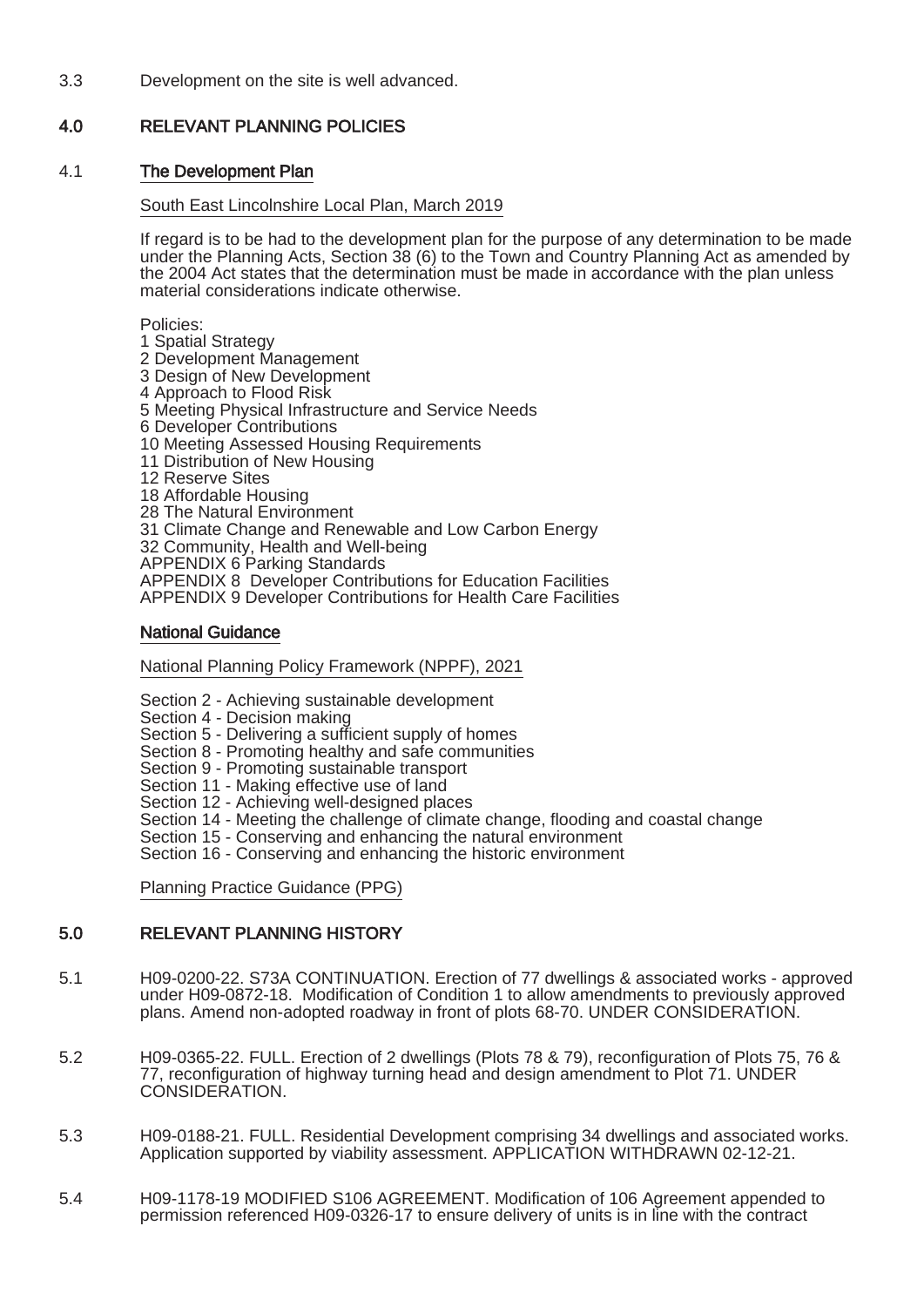programme of works and to allow safe occupation upon transfer of units to SHDC. APPROVED WITH Deed of Variation of S106. 25-02-20.

5.5 H09-0326-17. OUTLINE. Residential development for 77 dwellings. APPROVED WITH S106 21-08-18.

> This S106 ensures the provision of 25% of the development being comprised of affordable dwellings, with 70% of this contribution being Rented Housing and 30% being Intermediate Dwellings. Rounding up in the usual way this sets an affordable expectation of 20 affordable units. In addition education contributions (half of a form of entry place and funds towards additional land for the University Academy at Holbeach) and NHS contributions (£444 per dwelling) are set out in the S106.

## 6.0 REPRESENTATIONS

6.1 Holbeach Parish Council

Object to reduction in affordable housing.

6.2 SHDC Housing Strategy

Comments:

According to Building Control records as of the end of January 2022 this development is under construction with 37 homes completed and at least a further 20 under construction. Given this progression the applicant should advise what is the actual barrier to delivery, if any, in the first instance, and whether there is anything the local authority or any other public sector intervention could assist with before the viability of the developers contributions are assessed.

If this indicates that there are valid reasons for revisiting the developer contributions that can viably be delivered, the submitted viability assessment should be independently tested by the Council to determine what level of contributions can viably be delivered. If that demonstrates that reduced contributions are necessary to support the schemes viability, the authority should consider which contributions to prioritise and not necessarily prioritise the other contributions above the affordable housing delivery.

CASE OFOFFICER UPDATE - At the time of writing this report (29.4.22) there had been 45 completions with a further 18 under construction.

#### 6.3 Independent Development Appraisal - CP Viability

The scheme does not meet the normal criteria of what would be defined as a viable scheme. However, the normal parameters of a residential scheme of this nature (15% to 20% on revenue) apply to a scheme which has yet to commence. The subject scheme has already commenced, with various sales secured, therefore the circumstances are different.

Furthermore, the scheme still makes a positive return with 14.29% affordable housing. Even with 25% affordable housing (as per the S106 agreement) the scheme still makes a return, which we calculate to be around 8.85% on revenue. This means that the developer would make some profit (and not a financial loss). Given this outcome we do not consider that the scheme is therefore at risk from stalling.

Based on our findings, a reduction in the number of affordable units / S106 contributions would simply serve to 'boost' the projected developer return. This, though, is not in itself a justification for reducing planning policy requirements. We note paragraph 009 of the Planning Practice Guidance: Viability, which states:

As the potential risk to developers is already accounted for in the assumptions for developer return in viability assessment, realisation of risk does not in itself necessitate further viability assessment or trigger a review mechanism.

Put plainly, if a developer's return turns out to be lower than they originally hoped, this does not mean that a developer can use a viability argument as a means of trying to offset the poor performance of the development (to uplift their profit). It would be unreasonable to expect the Council to reduce their planning policies simply to give a higher profit to the developer.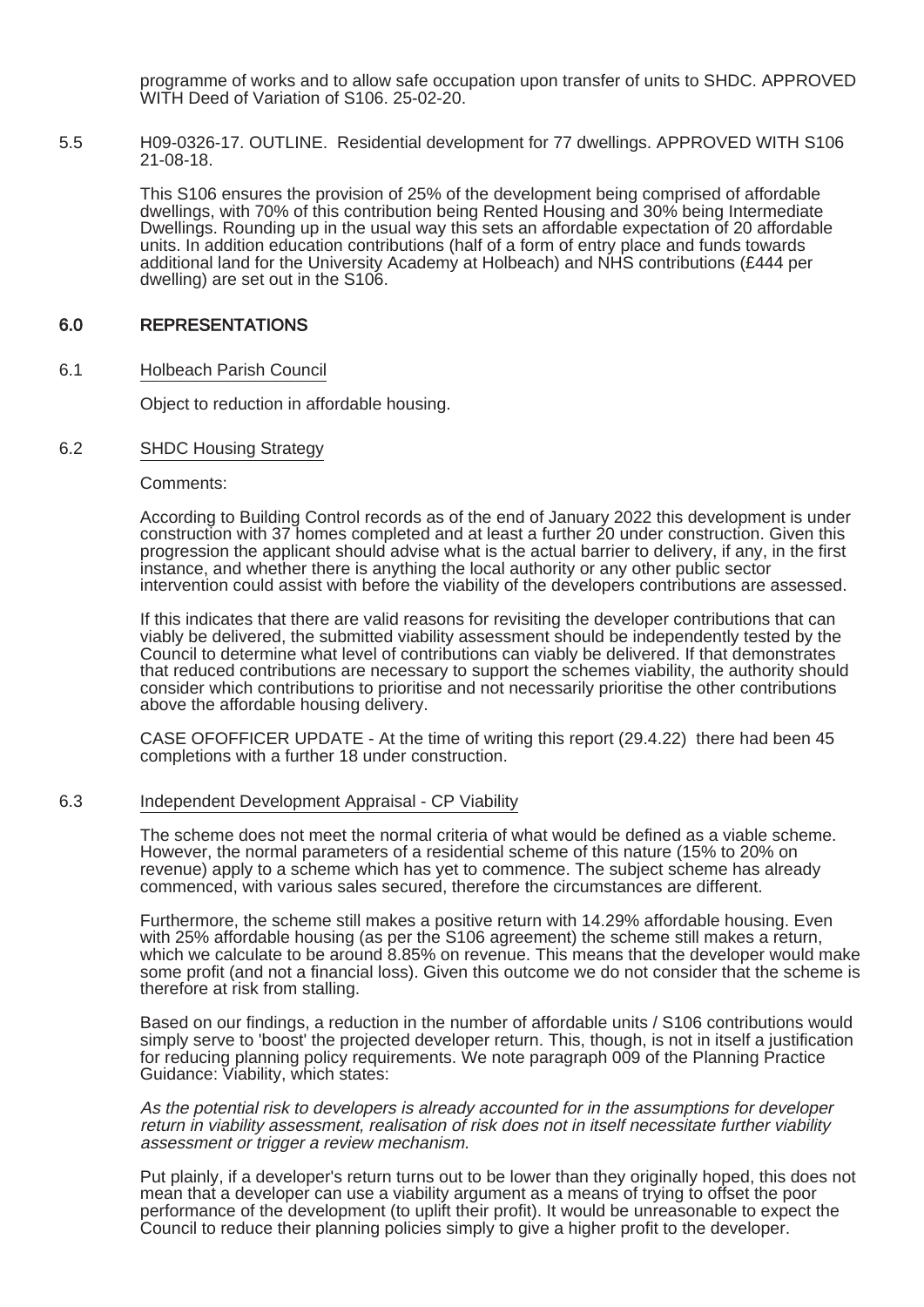In summary, we conclude that the scheme is not at risk from stalling as it is still able to generate a positive return to the developer, even with 25% affordable housing applied. Where a scheme has already commenced, the guidance is clear that there is no obligation for a viability review and furthermore viability cannot be used as a means of boosting a developer's return. In light of this, we conclude that the terms of the original S106 agreement (dated 14th August 2018), and the subsequent Deed of Variation (dated 24th Feb 2020) should remain. "

6.4 This independent review of the applicant's viability case, including a further response to the applicant's concerns, can be viewed in full at APPENDIX C of this report.

## 7.0 CONSIDERATIONS

### 7.1 Planning Considerations

- 7.2 Section 38 (6) of the Town and Country Planning Act, as amended by the 2004 Act, states that the determination must be made in accordance with the development plan unless material considerations indicate otherwise.
- 7.3 CASE OFOFFICER UPDATE At the time of writing this report (29.4.22) there had been 45 completions with a further 18 under construction.

### Proof and consideration of viability case

7.4 Paragraph 57 of the NPPF 2021 sets out that:

Planning obligations must only be sought where they meet all of the following tests:

(a) necessary to make the development acceptable in planning terms;

- (b) directly related to the development; and
- (c) fairly and reasonably related in scale and kind to the development.
- 7.5 The National Planning Policy Guidance (NPPG) sets out the government's recommended approach to viability assessment for planning. The approach supports accountability for communities by enabling them to understand the key inputs to and outcomes of viability assessment.
- 7.6 Paragraph 9, of the NPPG, as updated on 9 May 2019, deals with the question of how viability should be reviewed during the lifetime of a project.

### 7.7 Paragraph 9 states:

Plans should set out circumstances where review mechanisms may be appropriate, as well as clear process and terms of engagement regarding how and when viability will be reassessed over the lifetime of the development to ensure policy compliance and optimal public benefits through economic cycles. Policy compliant means development which fully complies with up to date plan policies. A decision maker can give appropriate weight to emerging policies.

Where contributions are reduced below the requirements set out in policies to provide flexibility in the early stages of a development, there should be a clear agreement of how policy compliance can be achieved over time. As the potential risk to developers is already accounted for in the assumptions for developer return in viability assessment, realisation of risk does not in itself necessitate further viability assessment or trigger a review mechanism. Review mechanisms are not a tool to protect a return to the developer, but to strengthen local authorities' ability to seek compliance with relevant policies over the lifetime of the project.

7.8 This guidance relates to the application of paragraph 57 of the NPPF 2021, that sets out that:

Planning obligations must only be sought where they meet all of the following tests: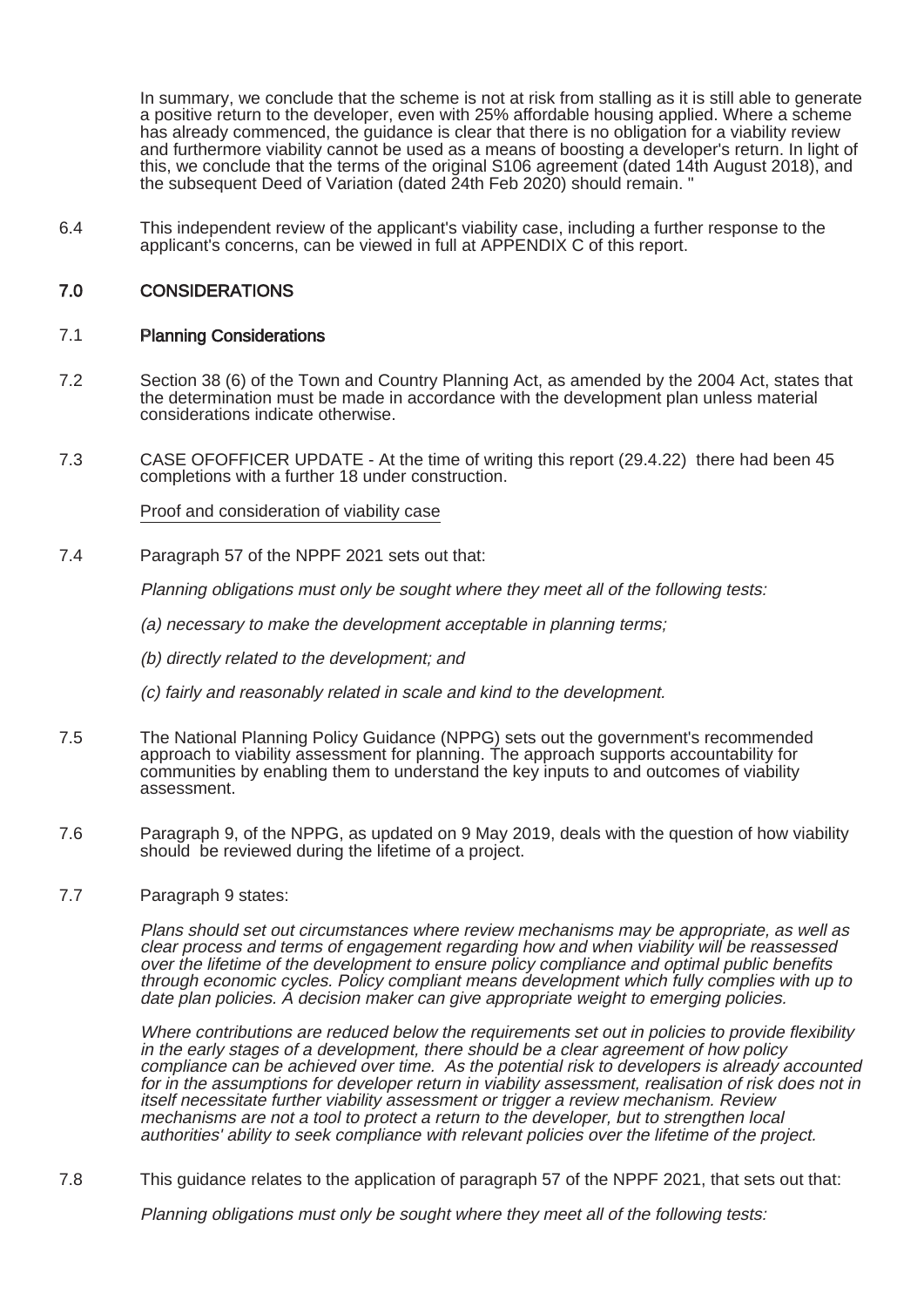- (a) necessary to make the development acceptable in planning terms;
- (b) directly related to the development; and
- (c) fairly and reasonably related in scale and kind to the development.
- 7.9 It is the opinion of officers that in accordance with local and national policies and guidance, that there is an expectation that this development deliver affordable housing in accordance with the policies of the South East Lincolnshire Local Plan and the guidance and expectations of the NPPF. Also, in the light of the independent review of the applicant's viability case, it is considered that significant weight is to be given to the guidance set out in the NPPG and in particular, but not restricted to paragraph 9 of that document.
- 7.10 For the reasons set out above, it is recommended that this Deed of Variation application, to vary the S106 upon this site and development is refused.

### 7.11 Planning Balance

- 7.12 Section 38 (6) of the Town and Country Planning Act, as amended by the 2004 Act, states that the determination must be made in accordance with the development plan unless material considerations indicate otherwise.
- 7.13 Taking into consideration the policies and national guidance set out above, it is considered that there are no significant factors in this case that indicate against the proposal and outweigh factors in favour of the proposal and the policies referred to above.
- 7.14 The application proposal would not accord with the provisions of Policies of the SELLP and the guidance of the NPPF.

#### 7.15 Conclusion

7.16 The proposal is contrary to Policies 6 and 18 of the South East Lincolnshire Local Plan (2019), Section 5 of the National Planning Policy Framework (2021) and National Planning Practice Guidance on Viability.

## 7.17 Additional Considerations

#### 7.18 Public Sector Equality Duty

In making this decision the Authority must have regard to the public sector equality duty (PSED) under s.149 of the Equalities Act. This means that the Council must have due regard to the need (in discharging its functions) to:

A. Eliminate unlawful discrimination, harassment and victimisation and other conduct prohibited by the Act

B. Advance equality of opportunity between people who share a protected characteristic and those who do not. This may include removing or minimising disadvantages suffered by persons who share a relevant protected characteristic that are connected to that characteristic; taking steps to meet the special needs of those with a protected characteristic; encouraging participation in public life (or other areas where they are underrepresented) of people with a protected characteristic(s).

C. Foster good relations between people who share a protected characteristic and those who do not including tackling prejudice and promoting understanding.

The protected characteristics are age, disability, gender reassignment, pregnancy and maternity, race, religion or belief, sex and sexual orientation.

The PSED must be considered as a relevant factor in making this decision but does not impose a duty to achieve the outcomes in s.149. It is only one factor that needs to be considered, and may be balanced against other relevant factors.

It is not considered that the recommendation in this case will have a disproportionately adverse impact on a protected characteristic.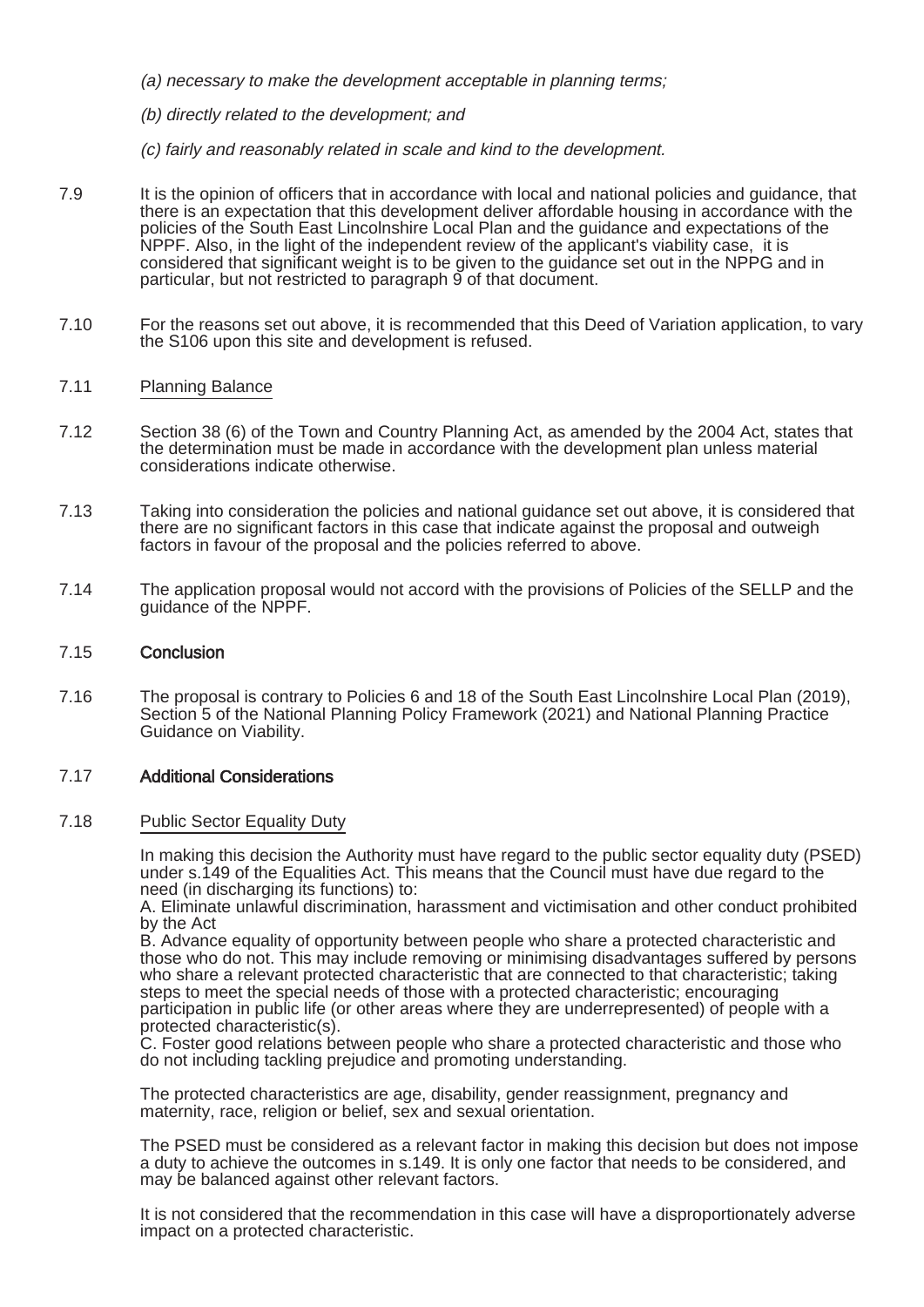#### **Human Rights**

In making a decision, the Authority should be aware of and take into account any implications that may arise from the Human Rights Act 1998. Under the Act, it is unlawful for a public authority such as South Holland District Council to act in a manner that is incompatible with the European Convention on Human Rights. The Authority is referred specifically to Article 8 (right to respect for private and family life) and Article 1 of the First Protocol (protection of property).

It is not considered that the recommendation in this case interferes with local residents' right to respect for their private and family life, home and correspondence, except insofar as it is necessary to protect the rights and freedoms of others (in this case, the rights of the applicant). The Council is also permitted to control the use of property in accordance with the general public interest and the recommendation is considered to be a proportionate response to the submitted application based on the considerations set out in this report.

### 8.0 RECOMMENDATIONS

#### 8.1 Refuse to modify the Section 106 agreement, for the reasons listed at Section 9.0 of this report.

### 9.0 REASONS FOR REFUSAL

1. Where a scheme has already commenced, the National Planning Policy Guidance is clear that there is no obligation for a viability review and furthermore viability cannot be used as a means of boosting a developer's return in these circumstances. In light of this, the terms of the original S106 agreement (dated 14th August 2018), and the subsequent Deed of Variation (dated 24th Feb 2020) should remain.

The reduction of affordable housing obligations based upon the applicant's submission would not accord with the expectations of the delivery of affordable housing, and would be contrary to Policies 6, 10 and 18 of the South East Lincolnshire Local Plan and the guidance of the National Planning Policy Framework 2021 (NPPF), as explained by the National Planning Policy Guidance (NPPG).

2. The determined plans and documents are:

Application form Maxey Grounds letter VJM/21107E dated 26th January 2022 HCA Data Additional Viability Information BCS 24-Mar-2022 15:53 Amended Accommodation Schedule PD01 P2

Background papers:- Planning Application Working File

| <b>Lead Contact Officer</b>         | Richard Fidler, Development Manager |  |  |  |
|-------------------------------------|-------------------------------------|--|--|--|
| Name and Post:                      | 01775 764428                        |  |  |  |
| Telephone Number:                   | rfidler@sholland.gov.uk             |  |  |  |
| Email                               |                                     |  |  |  |
| Appendices attached to this report: |                                     |  |  |  |

Appendix A Plan A

Appendix B Applicant's Viability Case

- (i) Maxey Grounds Viability Assessment 06/09/21
- (ii) HCA Development Appraisal Tool 01/01/20
- (iii) Maxey Grounds Additional Viability Information 24/03/22
- (iv) BCIS Build Costs 24/03/22

## Appendix C CP Viability

- (i) CP Viability Development Appraisal 02/11/21
- (ii) CP Viability Development Appraisal 15/03/22
- (iii) CP Viability Further Response 28/03/22